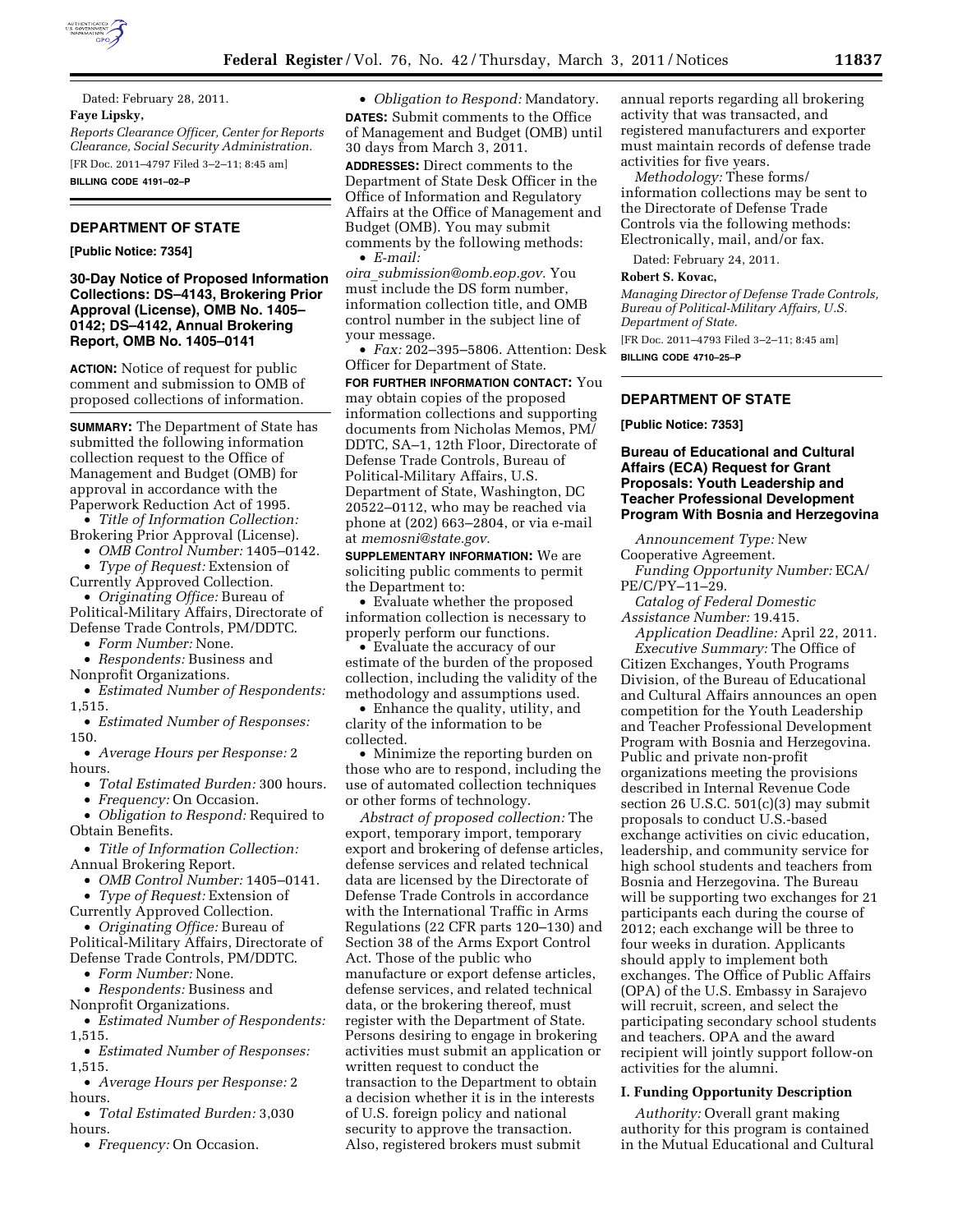Exchange Act of 1961, Public Law 87– 256, as amended, also known as the Fulbright-Hays Act. The purpose of the Act is ''to enable the Government of the United States to increase mutual understanding between the people of the United States and the people of other countries \* \* \* to strengthen the ties which unite us with other nations by demonstrating the educational and cultural interests, developments, and achievements of the people of the United States and other nations \* \* \* and thus to assist in the development of friendly, sympathetic and peaceful relations between the United States and the other countries of the world.'' The funding authority for the program above is provided through legislation.

*Overview:* The Youth Leadership and Teacher Professional Development Program with Bosnia and Herzegovina has been implemented annually since 1999 through a partnership of the Office of Public Affairs (OPA) in the U.S. Embassy in Sarajevo and a U.S. organization or institution that has received an award from the Bureau of Educational and Cultural Affairs (ECA).

The goals of the program are to:

(1) Promote mutual understanding between the people of the United States and the people of Bosnia and Herzegovina;

(2) Prepare young leaders to become responsible citizens and contributing members of their communities and to develop their leadership skills;

(3) Nurture a cadre of students and teachers to be actively engaged in addressing issues of concern in their schools and communities upon their return home and are equipped with the knowledge, skills, and confidence to become citizen activists.

The objectives of the program are for participants to be able to:

(1) Demonstrate a better understanding of the elements of a participatory democracy as practiced in the United States;

(2) Demonstrate critical thinking, problem-solving, and leadership skills; and

(3) Demonstrate skill at developing project ideas, planning a course of action, and bringing the projects to fruition.

Participants will be engaged in a variety of activities during the U.S. exchange such as workshops, community and/or school-based programs, seminars, and other activities that are designed to achieve the program's stated goals. Opportunities for the youth and adult participants to interact with their American peers in a sustained, substantive, and in-depth

manner must be prominently integrated into the exchange program.

The applicant should present a program plan that allows the participants to thoroughly explore civic participation in the United States in a creative, memorable, and practical way. Exchange activities should be designed to be replicable and provide practical knowledge and skills that the participants can apply to school and civic activities at home. The two exchanges need not be exactly the same; the program activities may be modified to take advantage of different resources, but should still aim to fulfill the same objectives.

One of the U.S.-based exchanges will take place in spring 2012 and the other in fall 2012. Applicants should propose the period of the exchange, but the exact timing of the project may be altered through the mutual agreement of the Department of State and the award recipient. The program should be no less than three weeks and up to four weeks in duration. Program development should begin in the late summer of 2011.

The participants will be high school students between the ages of 15 and 18 who have demonstrated leadership abilities in their schools and/or communities, and high school teachers who have demonstrated an interest in youth leadership and are expected to remain in positions where they can continue to work with youth. Participants will be proficient in the English language. Each delegation will be 18 students and three teachers.

Applicants should outline their team's capacity for doing projects of this nature, focusing on three areas of competency: (1) Provision of leadership and civic education programming, (2) age-appropriate programming for youth, and (3) working with individuals from Bosnia and Herzegovina or other areas of Southeast Europe. Applicants need not have a partner in Bosnia and Herzegovina, as the U.S. Embassy in Sarajevo will recruit and select the participants from selected cities in the Federation and in Republika Srpska and will organize a pre-departure orientation.

In pursuit of the goals outlined above, each exchange program provided by the U.S. award recipient organization will include the following:

• Working with OPA to provide program materials and preparation sessions at the pre-departure orientation in Sarajevo.

• A welcome orientation.

• The planning of three to four weeks of exchange activities that provide a creative and substantive program that

develops both the youth and the adult participants' knowledge and skill base in civic education, community service, and youth leadership development. The academic and extracurricular components will focus primarily on interactive activities, practical experiences, and other hands-on opportunities that explore the program themes. Some activities should be school and/or community-based, and community service must also be included. It is crucial that programming involve American peers wherever possible. Cultural, social, and recreational activities will balance the schedule.

• Opportunities for the educators to work with their American peers and other professionals and volunteers to help them foster youth leadership, civic education, and community service programs at home.

• The arrangement of homestays for the participants in the United States with properly screened and briefed American families for the majority of the exchange period. Criminal background checks must be conducted for all members of host families (and others living in the home) who are 18 years of age or older.

• Logistical arrangements, including lodging and meals not taken at homestays, disbursement of stipends, local travel, and travel between sites.

• The development and implementation of a plan to monitor the participants' safety and well-being while on the exchange, and to create opportunities for participants to share potential issues and resolve them promptly. The award recipient will be required to provide proper staff supervision and facilitation to ensure that the teenagers have safe and pedagogically rich programs. Staff, along with the adult participants, will assist the youth with cultural adjustments, provide societal context to enhance learning, and counsel students as needed.

• A closing session to summarize the project's activities and prepare participants for their return home.

• Assistance in follow-on activities in Bosnia and Herzegovina, particularly by facilitating continued engagement among the participants, advising and supporting them in the implementation of community service projects, and offering opportunities to reinforce the ideas, values and skills imparted during the exchange. Exchange participants should return home from the exchange prepared to conduct projects that serve a need in their schools or communities, which will be supported by project staff through a follow-on visit in the fall.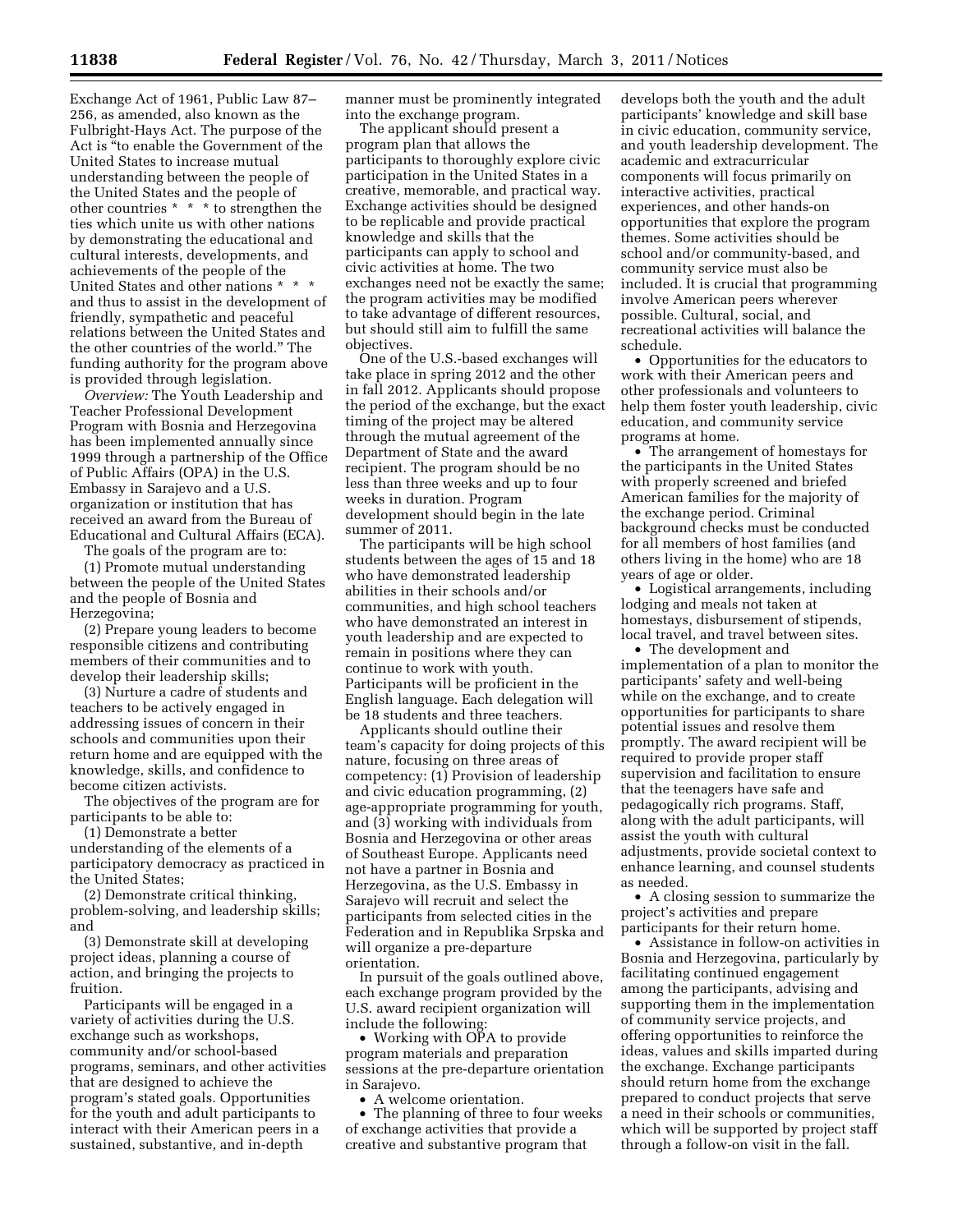• The design and implementation of an evaluation plan that assesses the impact of the project.

**Please note:** 

In a cooperative agreement, the Department of State is substantially involved in program activities above and beyond routine grant monitoring. The Department's activities and responsibilities for this program are as follows:

(1) The U.S. Embassy will serve as the in-country partner and manage the recruitment and selection of the participants, cover their in-country expenses, arrange and purchase the international travel, and oversee their follow-on activities.

(2) Provide advice and assistance in the execution of all program components.

(3) Facilitate interaction within the Department of State, to include ECA, the regional bureaus, and overseas posts.

(4) Arrange meetings with Department of State officials in Washington, DC.

(5) Issue DS–2019 forms and J–1 visas for the participants. All participants will travel on a U.S. Government designation for the J Exchange Visitor Program.

(6) Approve final calendar of exchange activities.

(7) Monitor and evaluate the program, through regular communication with the award recipient and possibly one or more site visits.

*Additional Information*:

The organization must inform the ECA Program Officer of their progress at each stage of the project's implementation in a timely fashion, and will be required to obtain approval of any significant program changes in advance of their implementation.

Proposals must clearly demonstrate how the stated objectives will be met. The proposal narrative should provide detailed information on the major project activities, and applicants should explain and justify their programmatic choices. The Bureau reserves the right to reduce, revise, or increase proposal budgets in accordance with the needs of the program and the availability of funds. Projects must comply with J–1 visa regulations for the International Visitor and Government Visitor category. Please be sure to refer to the complete Solicitation Package—this RFGP, the Project Objectives, Goals, and Implementation (POGI), and the Proposal Submission Instructions (PSI)—for further information.

# **II. Award Information**

*Type of Award:* Cooperative Agreement.

*Fiscal Year Funds:* 2011. *Approximate Total Funding:*  \$200,000.

*Approximate Number of Awards:*  One.

*Approximate Average Award:*  \$200,000.

*Anticipated Award Date:* Pending availability of funds, proposed start date is summer 2011.

*Anticipated Project Completion Date:*  February 28, 2013.

*Additional Information:* Pending successful implementation of this program and the availability of funds in subsequent fiscal years, it is ECA's intent to renew this cooperative agreement for two additional fiscal years, before openly competing it again.

#### **III. Eligibility Information**

*III.1. Eligible applicants:* Applications may be submitted by public and private non-profit organizations meeting the provisions described in Internal Revenue Code section 26 U.S.C. 501(c)(3).

*III.2. Cost Sharing or Matching Funds:*  There is no minimum or maximum percentage required for this competition. However, the Bureau encourages applicants to provide maximum levels of cost sharing and funding in support of its programs. Please note that cost sharing is one of the criteria by which proposals will be judged.

When cost sharing is offered, it is understood and agreed that the applicant must provide the amount of cost sharing as stipulated in its proposal and later included in an approved grant agreement. Cost sharing may be in the form of allowable direct or indirect costs. For accountability, you must maintain written records to support all costs which are claimed as your contribution, as well as costs to be paid by the Federal government. Such records are subject to audit. The basis for determining the value of cash and in-kind contributions must be in accordance with Office of Management and Budget (OMB) Circular A–110 (Revised), Subpart C.23—Cost Sharing and Matching. In the event you do not provide the minimum amount of cost sharing as stipulated in the approved budget, ECA's contribution will be reduced in like proportion.

*III.3. Other Eligibility Requirements:*  (a.) Bureau cooperative agreement guidelines require that organizations with less than four years experience in conducting international exchanges be limited to \$60,000 in Bureau funding. ECA anticipates making an award in an amount that exceeds \$60,000 to support the program and administrative costs required to implement these exchange programs. Therefore, organizations with less than four years experience in

conducting international exchanges are ineligible to apply under this competition. The Bureau encourages applicants to provide maximum levels of cost sharing and funding in support of its programs.

(b.) Proposed sub-award recipients are also limited to grant funding of \$60,000 or less if they do not have four years of experience in conducting international exchanges.

### **IV. Application and Submission Information**

Note: Please read the complete announcement before sending inquiries or submitting proposals. Once the RFGP deadline has passed, Bureau staff may not discuss this competition with applicants until the proposal review process has been completed.

*IV.1. Contact Information to Request an Application Package:* 

Please contact the Youth Programs Division, Office of Citizen Exchanges (ECA/PE/C/PY/T), 3rd floor, U.S. Department of State, 2200 C Street, NW., Washington, DC 20037, telephone (202) 632–6421, or e-mail *[LantzCS@state.gov](mailto:LantzCS@state.gov)*  to request a Solicitation Package. Please refer to the Funding Opportunity Number (ECA/PE/C/PY–11–29) when making your request.

Alternatively, an electronic application package may be obtained from grants.gov. Please see section IV.3f for further information.

The Solicitation Package contains the Proposal Submission Instruction (PSI) document which consists of required application forms, and standard guidelines for proposal preparation.

It also contains the Project Objectives, Goals and Implementation (POGI) document, which provides specific information, award criteria and budget instructions tailored to this competition.

Please specify Bureau Program Officer Carolyn Lantz and refer to the Funding Opportunity Number (ECA/PE/C/PY– 11–29) on all other inquiries and correspondence.

*IV.2. To Download a Solicitation Package Via Internet:* 

The entire Solicitation Package may be downloaded from the Bureau's Web site at *[http://exchanges.state.gov/grants/](http://exchanges.state.gov/grants/open2.html)  [open2.html,](http://exchanges.state.gov/grants/open2.html)* or from the Grants.gov Web site at *<http://www.grants.gov>*.

Please read all information before downloading.

*IV.3. Content and Form of Submission:* Applicants must follow all instructions in the Solicitation Package. The application should be submitted per the instructions under IV.3f. ''Application Deadline and Methods of Submission'' section below.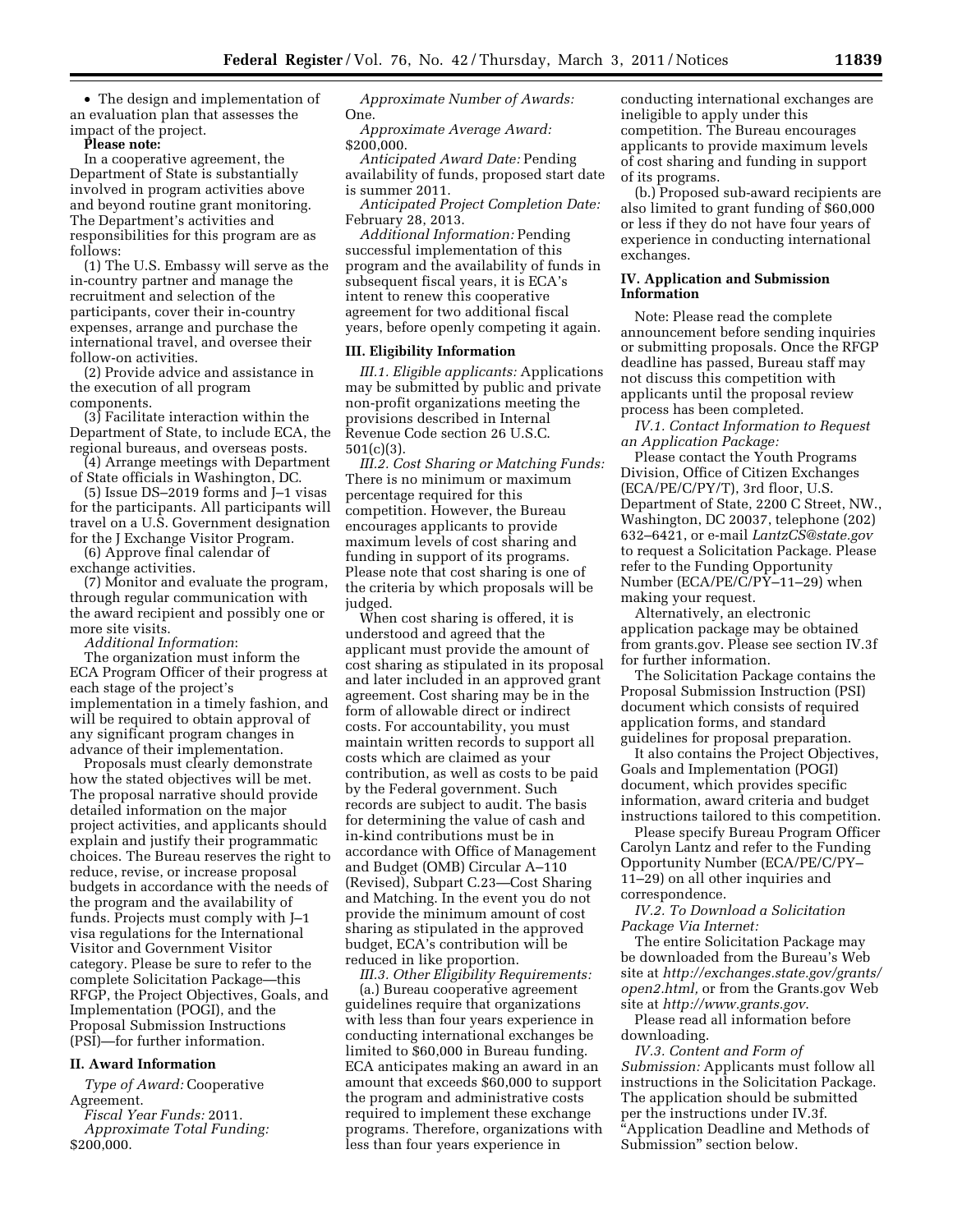IV.3a. You are required to have a Dun and Bradstreet Data Universal Numbering System (DUNS) number to apply for a grant or cooperative agreement from the U.S. Government. This number is a nine-digit identification number, which uniquely identifies business entities. Obtaining a DUNS number is easy and there is no charge. To obtain a DUNS number, access *[http://](http://www.dunandbradstreet.com)* 

*[www.dunandbradstreet.com](http://www.dunandbradstreet.com)* or call 1– 866–705–5711. Please ensure that your DUNS number is included in the appropriate box of the SF–424 which is part of the formal application package.

IV.3b. All proposals must contain an executive summary, proposal narrative and budget.

Please Refer to the Solicitation Package. It contains the mandatory Proposal Submission Instructions (PSI) document and the Project Objectives, Goals and Implementation (POGI) document for additional formatting and technical requirements.

IV.3c. All Federal award recipients and sub-recipients must maintain current registrations in the Central Contractor Registration (CCR) database and have a Dun and Bradstreet Data Universal Numbering System (DUNS) number. Recipients and sub-recipients must maintain accurate and up-to-date information in the CCR until all program and financial activity and reporting have been completed. All entities must review and update the information at least annually after the initial registration and more frequently if required information changes or another award is granted.

You must have nonprofit status with the IRS at the time of application. **Please note:** Effective January 7, 2009, all applicants for ECA Federal assistance awards must include in their application the names of directors and/or senior executives (current officers, trustees, and key employees, regardless of amount of compensation). In fulfilling this requirement, applicants must submit information in one of the following ways:

(1) Those who file Internal Revenue Service Form 990, "Return of Organization Exempt From Income Tax,'' must include a copy of relevant portions of this form.

(2) Those who do not file IRS Form 990 must submit information above in the format of their choice.

In addition to final program reporting requirements, award recipients will also be required to submit a one-page document, derived from their program reports, listing and describing their grant activities. For award recipients, the names of directors and/or senior

executives (current officers, trustees, and key employees), as well as the onepage description of grant activities, will be transmitted by the State Department to OMB, along with other information required by the Federal Funding Accountability and Transparency Act (FFATA), and will be made available to the public by the Office of Management and Budget on its USASpending.gov Web site as part of ECA's FFATA reporting requirements.

If your organization is a private nonprofit which has not received a grant or cooperative agreement from ECA in the past three years, or if your organization received nonprofit status from the IRS within the past four years, you must submit the necessary documentation to verify nonprofit status as directed in the PSI document. Failure to do so will cause your proposal to be declared technically ineligible.

IV.3d. Please take into consideration the following information when preparing your proposal narrative:

# **IV.3d.1. Adherence to All Regulations Governing the J Visa**

The Office of Citizen Exchanges of the Bureau of Educational and Cultural Affairs is the official program sponsor of the exchange program covered by this RFGP, and an employee of the Bureau will be the "Responsible Officer" for the program under the terms of 22 CFR 62, which covers the administration of the Exchange Visitor Program (J visa program). Under the terms of 22 CFR 62, organizations receiving grants under this RFGP will be third parties ''cooperating with or assisting the sponsor in the conduct of the sponsor's program.'' The actions of grantee program organizations shall be ''imputed to the sponsor in evaluating the sponsor's compliance with'' 22 CFR 62. Therefore, the Bureau expects that any organization receiving a grant under this competition will render all assistance necessary to enable the Bureau to fully comply with 22 CFR 62 *et seq.* 

The Bureau of Educational and Cultural Affairs places critically important emphases on the secure and proper administration of Exchange Visitor (J visa) Programs and adherence by recipient organizations and program participants to all regulations governing the J visa program status. Therefore, proposals should *explicitly state in writing* that the applicant is prepared to assist the Bureau in meeting all requirements governing the administration of Exchange Visitor Programs as set forth in 22 CFR 62. If your organization has experience as a designated Exchange Visitor Program Sponsor, the applicant should discuss

their record of compliance with 22 CFR 62 et. seq., including the oversight of their Responsible Officers and Alternate Responsible Officers, screening and selection of program participants, provision of pre-arrival information and orientation to participants, monitoring of participants, proper maintenance and security of forms, record-keeping, reporting and other requirements.

The Office of Citizen Exchanges of ECA will be responsible for issuing DS– 2019 forms to participants in this program.

A copy of the complete regulations governing the administration of Exchange Visitor (J) programs is available at *<http://exchanges.state.gov>* or from: Office of Designation, Private Sector Programs Division, U.S. Department of State, ECA/EC/D/PS, SA– 5, 5th Floor, 2200 C Street, NW., Washington, DC 20037.

### **IV.3d.2. Diversity, Freedom and Democracy Guidelines**

Pursuant to the Bureau's authorizing legislation, programs must maintain a non-political character and should be balanced and representative of the diversity of American political, social, and cultural life. "Diversity" should be interpreted in the broadest sense and encompass differences including, but not limited to ethnicity, race, gender, religion, geographic location, socioeconomic status, and disabilities. Applicants are strongly encouraged to adhere to the advancement of this principle both in program administration and in program content. Please refer to the review criteria under the 'Support for Diversity' section for specific suggestions on incorporating diversity into your proposal. Public Law 104–319 provides that ''in carrying out programs of educational and cultural exchange in countries whose people do not fully enjoy freedom and democracy,'' the Bureau ''shall take appropriate steps to provide opportunities for participation in such programs to human rights and democracy leaders of such countries.'' Public Law 106—113 requires that the governments of the countries described above do not have inappropriate influence in the selection process. Proposals should reflect advancement of these goals in their program contents, to the full extent deemed feasible.

### **IV.3d.3. Program Monitoring and Evaluation**

Proposals must include a plan to monitor and evaluate the project's success, both as the activities unfold and at the end of the program. The Bureau recommends that your proposal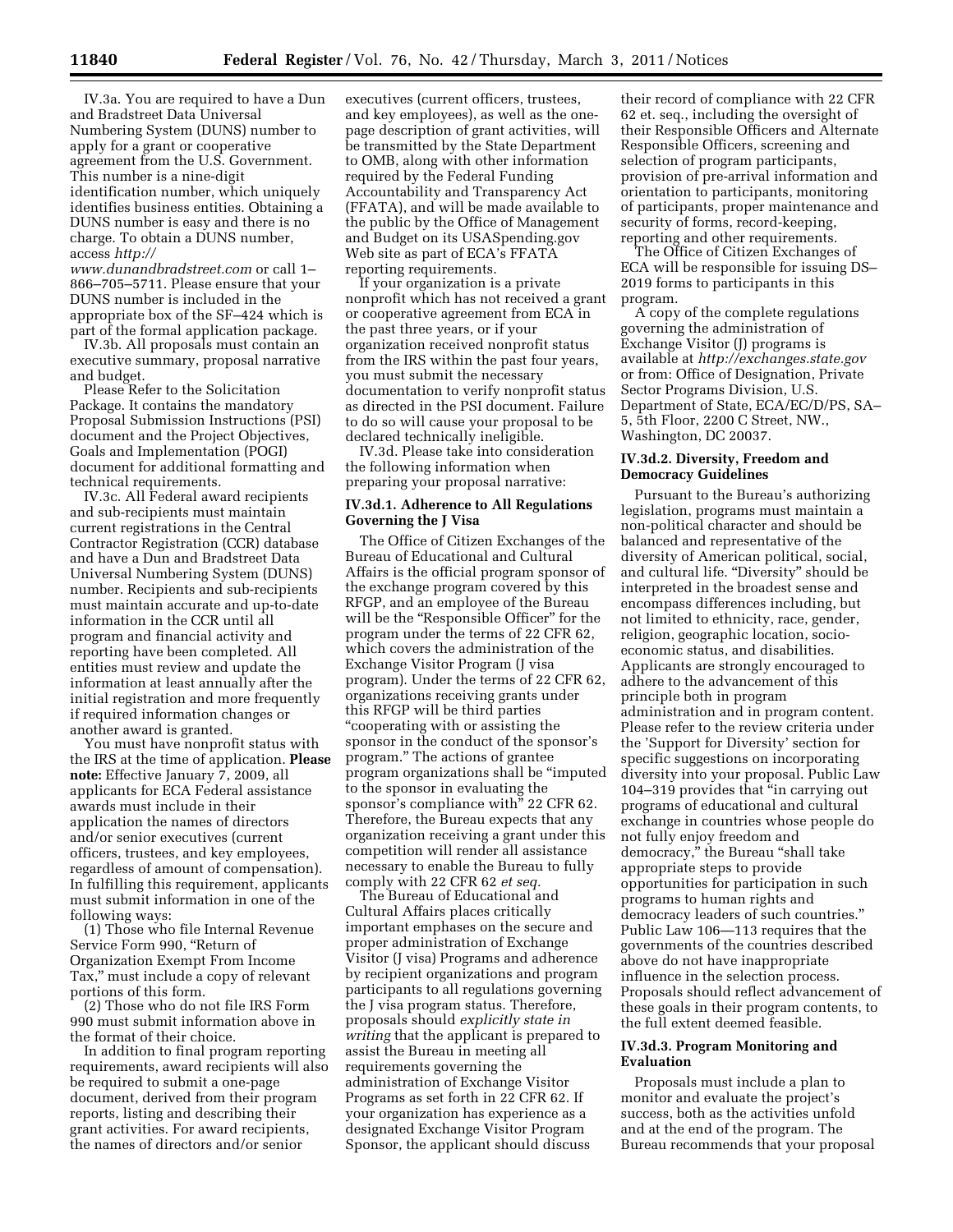include a draft survey questionnaire or other technique plus a description of a methodology to use to link outcomes to original project objectives. The Bureau expects that the grantee will track participants or partners and be able to respond to key evaluation questions, including satisfaction with the program, learning as a result of the program, changes in behavior as a result of the program, and effects of the program on institutions (institutions in which participants work or partner institutions). The evaluation plan should include indicators that measure gains in mutual understanding as well as substantive knowledge.

Successful monitoring and evaluation depend heavily on setting clear goals and outcomes at the outset of a program. Your evaluation plan should include a description of your project's objectives, your anticipated project outcomes, and how and when you intend to measure these outcomes (performance indicators). The more that outcomes are ''smart'' (specific, measurable, attainable, results-oriented, and placed in a reasonable time frame), the easier it will be to conduct the evaluation. You should also show how your project objectives link to the goals of the program described in this RFGP.

Your monitoring and evaluation plan should clearly distinguish between program *outputs* and *outcomes. Outputs*  are products and services delivered, often stated as an amount. Output information is important to show the scope or size of project activities, but it cannot substitute for information about progress towards outcomes or the results achieved. Examples of outputs include the number of people trained or the number of seminars conducted. *Outcomes,* in contrast, represent specific results a project is intended to achieve and is usually measured as an extent of change. Findings on outputs and outcomes should both be reported, but the focus should be on outcomes.

We encourage you to assess the following four levels of outcomes, as they relate to the program goals set out in the RFGP (listed here in increasing order of importance):

1. Participant satisfaction with the program and exchange experience.

2. Participant learning, such as increased knowledge, aptitude, skills, and changed understanding and attitude. Learning includes both substantive (subject-specific) learning and mutual understanding.

3. Participant behavior, concrete actions to apply knowledge in work or community; greater participation and responsibility in civic organizations; interpretation and explanation of

experiences and new knowledge gained; continued contacts between participants, community members, and others.

4. Institutional changes, such as increased collaboration and partnerships, policy reforms, new programming, and organizational improvements.

**Please note:** Consideration should be given to the appropriate timing of data collection for each level of outcome. For example, satisfaction is usually captured as a shortterm outcome, whereas behavior and institutional changes are normally considered longer-term outcomes.

Overall, the quality of your monitoring and evaluation plan will be judged on how well it (1) specifies intended outcomes; (2) gives clear descriptions of how each outcome will be measured; (3) identifies when particular outcomes will be measured; and (4) provides a clear description of the data collection strategies for each outcome (*i.e.,* surveys, interviews, or focus groups). (Please note that evaluation plans that deal only with the first level of outcomes [satisfaction] will be deemed less competitive under the present evaluation criteria.)

Grantees will be required to provide reports analyzing their evaluation findings to the Bureau in their regular program reports. All data collected, including survey responses and contact information, must be maintained for a minimum of three years and provided to the Bureau upon request.

IV.3e. Please take the following information into consideration when preparing your budget:

IV.3e.1. Applicants must submit a comprehensive budget for the entire program. There must be a summary budget as well as breakdowns reflecting both administrative and program budgets. Applicants may provide separate sub-budgets for each program component, phase, location, or activity to provide clarification.

Please refer to the Solicitation Package for complete budget guidelines and formatting instructions.

IV.3f. Application Deadline and Methods of Submission:

*Application Deadline Date:* Friday, April 22, 2011.

*Reference Number:* ECA/PE/C/PY– 11–29.

*Methods of Submission:* Applications may be submitted in one of two ways:

(1) In hard-copy, via a nationally recognized overnight delivery service (*i.e.,* DHL, Federal Express, UPS, Airborne Express, or U.S. Postal Service Express Overnight Mail, *etc.*), or

(2) Electronically through *[http://](http://www.grants.gov)  [www.grants.gov.](http://www.grants.gov)* 

Along with the Project Title, all applicants must enter the above Reference Number in Box 11 on the SF– 424 contained in the mandatory Proposal Submission Instructions (PSI) of the solicitation document.

# **IV.3f.1. Submitting Printed Applications**

Applications must be shipped no later than the above deadline. Delivery services used by applicants must have in-place, centralized shipping identification and tracking systems that may be accessed via the Internet and delivery people who are identifiable by commonly recognized uniforms and delivery vehicles. Proposals shipped on or before the above deadline but received at ECA more than seven days after the deadline will be ineligible for further consideration under this competition. Proposals shipped after the established deadlines are ineligible for consideration under this competition. ECA will *not* notify you upon receipt of application. It is each applicant's responsibility to ensure that each package is marked with a legible tracking number and to monitor/confirm delivery to ECA via the Internet. Delivery of proposal packages *may not*  be made via local courier service or in person for this competition. Faxed documents will not be accepted at any time. Only proposals submitted as stated above will be considered.

**Important note:** When preparing your submission please make sure to include one extra copy of the completed SF–424 form and place it in an envelope addressed to "ECA/ EX/PM''.

The original and six copies of the application should be sent to:

U.S. Department of State, Bureau of Educational and Cultural Affairs, Program Management Division ECA– IIP/EX/PM, Ref.: ECA/PE/C/PY–11–29, SA–5, Floor 4, 2200 C Street, NW., Washington, DC 20037.

With the submission of the proposal package, please also e-mail the Executive Summary, Proposal Narrative, and Budget sections of the proposal, as well as any essential attachments, in Microsoft Word and/or Excel to the program officer at *[LantzCS@state.gov.](mailto:LantzCS@state.gov)*  The Bureau will provide these files electronically to the Office of Public Affairs at the U.S. Embassy in Sarajevo for its review.

## **IV.3f.2. Submitting Electronic Applications**

Applicants have the option of submitting proposals electronically through Grants.gov (*[http://](http://www.grants.gov)  [www.grants.gov](http://www.grants.gov)*). Complete solicitation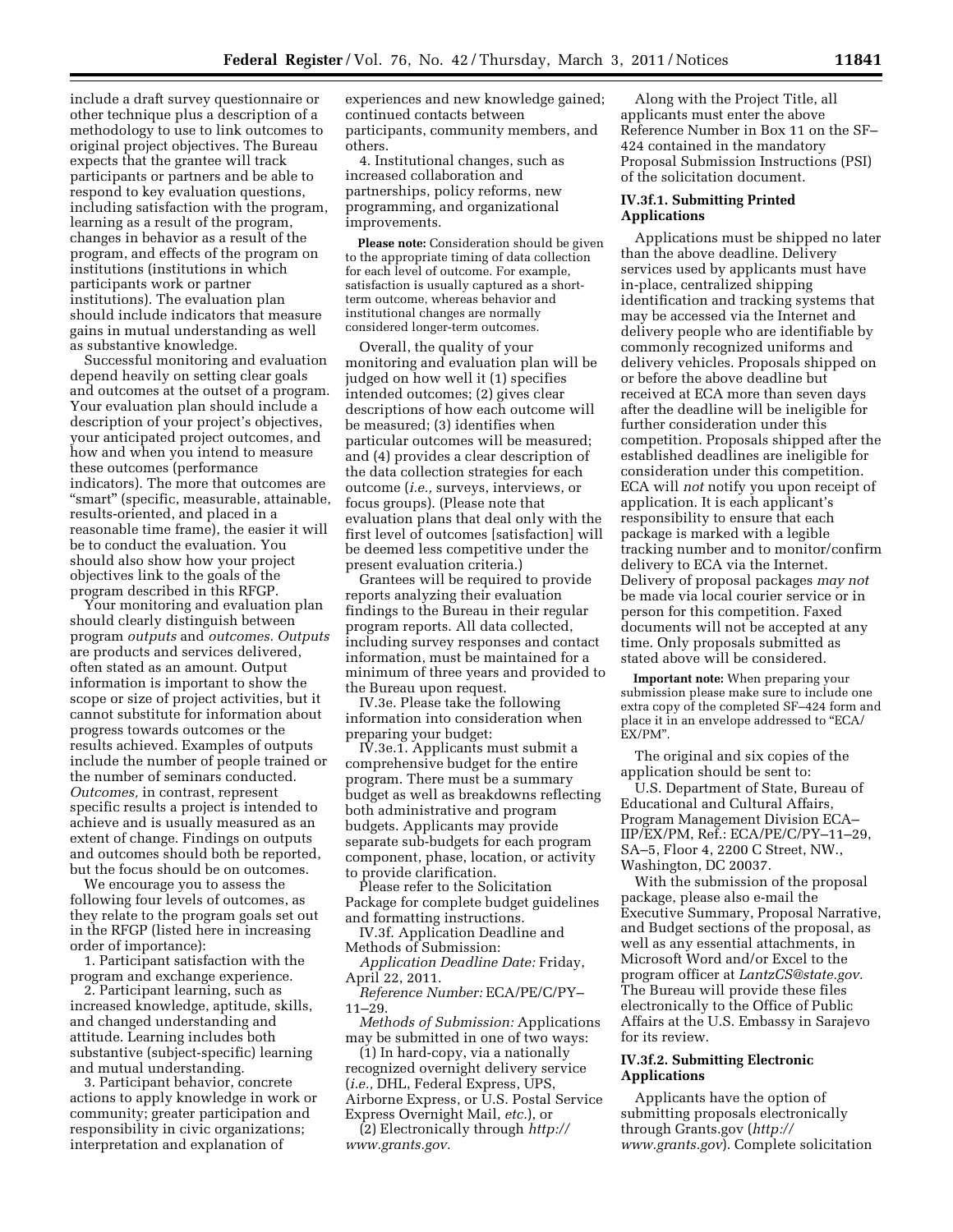packages are available at Grants.gov in the "Find" portion of the system.

**Please Note:** ECA bears no responsibility for applicant timeliness of submission or data errors resulting from transmission or conversion processes for proposals submitted via Grants.gov

Please follow the instructions available in the 'Get Started' portion of the site (*[http://www.grants.gov/](http://www.grants.gov/GetStarted)  [GetStarted](http://www.grants.gov/GetStarted)*).

Several of the steps in the Grants.gov registration process could take several weeks. Therefore, applicants should check with appropriate staff within their organizations immediately after reviewing this RFGP to confirm or determine their registration status with Grants.gov.

Once registered, the amount of time it can take to upload an application will vary depending on a variety of factors including the size of the application and the speed of your internet connection. In addition, validation of an electronic submission via Grants.gov can take up to two business days.

*Therefore, we strongly recommend that you not wait until the application deadline to begin the submission process through Grants.gov.* 

The Grants.gov Web site includes extensive information on all phases/ aspects of the Grants.gov process, including an extensive section on frequently asked questions, located under the "For Applicants" section of the Web site. ECA strongly recommends that all potential applicants review thoroughly the Grants.gov Web site, well in advance of submitting a proposal through the Grants.gov system. ECA bears no responsibility for data errors resulting from transmission or conversion processes.

Direct all questions regarding Grants.gov registration and submission to: Grants.gov Customer Support, Contact Center Phone: 800–518–4726, Business Hours: Monday–Friday, 7 a.m.–9 p.m. Eastern Time, E-mail: *[support@grants.gov.](mailto:support@grants.gov)* 

Applicants have until midnight (12 a.m.), Washington, DC time of the closing date to ensure that their entire application has been uploaded to the Grants.gov site. *There are no exceptions to the above deadline. Applications uploaded to the site after midnight of the application deadline date will be automatically rejected by the grants.gov system, and will be technically ineligible.* 

Please refer to the Grants.gov Web site, for definitions of various "application statuses" and the difference between a submission receipt and a submission validation. Applicants will

receive a validation e-mail from grants.gov upon the successful submission of an application. Again, validation of an electronic submission via Grants.gov can take up to two business days. *Therefore, we strongly recommend that you not wait until the application deadline to begin the submission process through Grants.gov.*  ECA will *not* notify you upon receipt of electronic applications.

It is the responsibility of all applicants submitting proposals via the Grants.gov Web portal to ensure that proposals have been received by Grants.gov in their entirety, and ECA bears no responsibility for data errors resulting from transmission or conversion processes.

IV.3g. Intergovernmental Review of Applications: Executive Order 12372 does not apply to this program.

#### **V. Application Review Information**

### *V.1. Review Process*

The Bureau will review all proposals for technical eligibility. Proposals will be deemed ineligible if they do not fully adhere to the guidelines stated herein and in the Solicitation Package. All eligible proposals will be reviewed by the program office, as well as the Public Diplomacy section overseas, where appropriate. Eligible proposals will be subject to compliance with Federal and Bureau regulations and guidelines and forwarded to Bureau grant panels for advisory review. Proposals may also be reviewed by the Office of the Legal Adviser or by other Department elements. Final funding decisions are at the discretion of the Department of State's Assistant Secretary for Educational and Cultural Affairs. Final technical authority for assistance awards (grants or cooperative agreements) resides with the Bureau's Grants Officer.

### *V.2. Review Criteria*

Technically eligible applications will be competitively reviewed according to the criteria stated below.

*1. Quality of the program idea:*  Objectives should be reasonable, feasible, and flexible. The proposal should clearly demonstrate how the institution will meet the program's objectives and plan. The proposed program should be creative and well developed, respond to the design outlined in the solicitation, and demonstrate originality. It should be clearly and accurately written, substantive, and with sufficient detail.

*2. Program planning:* A detailed agenda and work plan should clearly demonstrate how objectives would be

achieved. The agenda and plan should adhere to the program overview and guidelines described above. The substance of workshops, seminars, presentations, school-based activities, and/or site visits should be described in detail. Proposals should also provide a plan for a Bureau-supported follow-on visit by project staff to Bosnia and Herzegovina, plus a plan for continued follow-on activity, not necessarily with Bureau support, that ensures that this program is not an isolated event.

*3. Support of diversity:* Support of diversity is an important feature of Bureau programs. The proposal should demonstrate the recipient's commitment to promoting the awareness and understanding of diversity in program content. Applicants should demonstrate readiness to accommodate participants with physical disabilities.

*4. Institutional capacity and track record:* Proposed personnel and institutional resources should be adequate and appropriate to achieve the program goals. The proposal should demonstrate an institutional record, including responsible fiscal management and full compliance with all reporting requirements for past Bureau grants as determined by the Bureau's Office of Contracts. The Bureau will consider the past performance.

*5. Program evaluation:* The proposal should include a plan to evaluate the program's success, both as the activities unfold and at the end of the program. The proposal should include a draft survey questionnaire or other technique plus description of a methodology to use to link outcomes to original project objectives. Please see Section IV.3d.3. of this announcement for more information.

*6. Cost-effectiveness and cost sharing:*  The applicant should demonstrate efficient use of Bureau funds. The overhead and administrative components of the proposal, including salaries and honoraria, should be kept as low as possible. All other items should be necessary and appropriate. The proposal should maximize costsharing through other private sector support as well as institutional direct funding contributions.

### **VI. Award Administration Information**

*VI.1a. Award Notices:*  Final awards cannot be made until funds have been appropriated by Congress, allocated and committed through internal Bureau procedures. Successful applicants will receive an Assistance Award Document (AAD) from the Bureau's Grants Office. The AAD and the original grant proposal